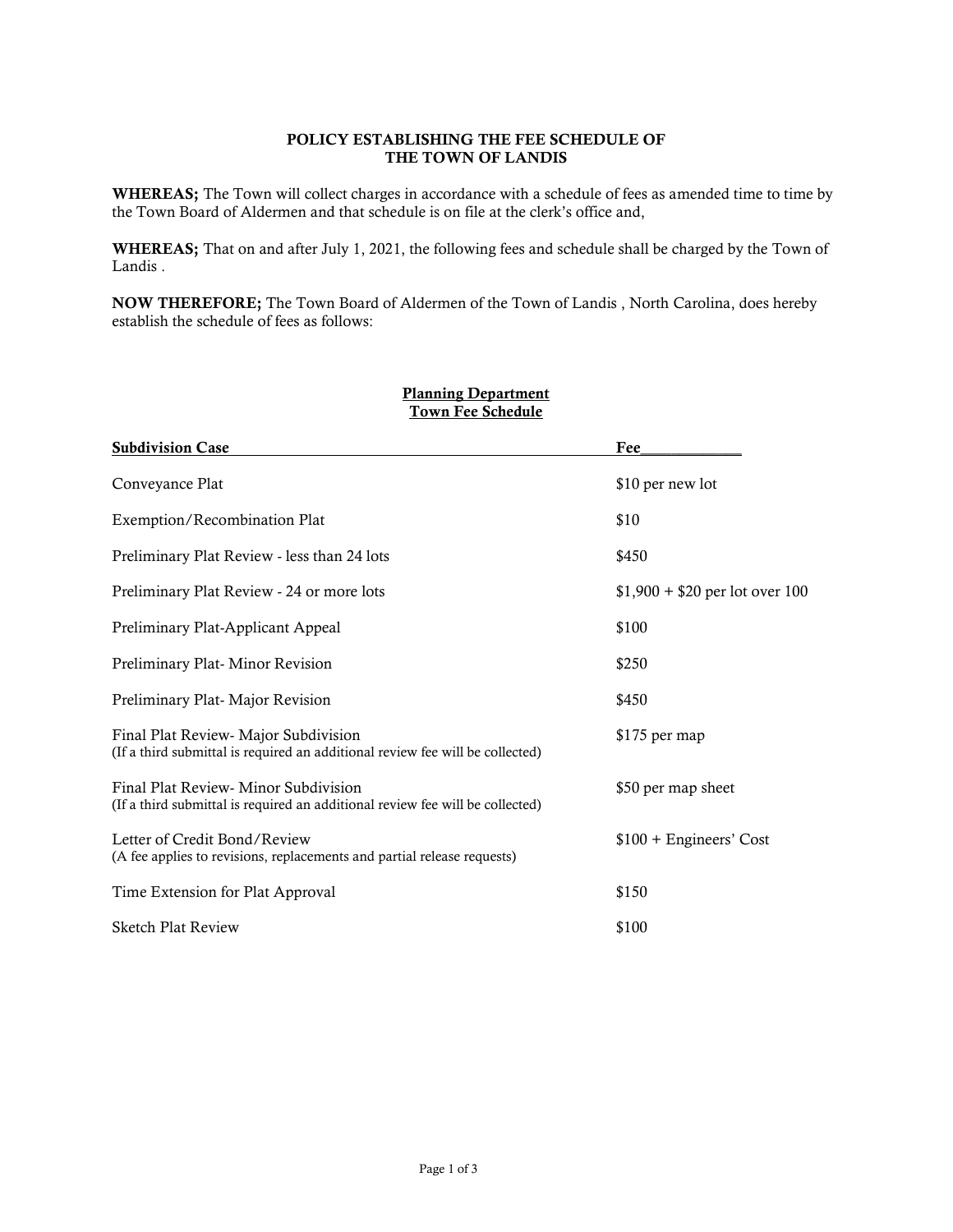# **Zoning Case** Fees

Zoning Amendment  $$550 + $50$  advertising cost

| <b>Zoning Permit</b>                                                                                              | <b>Fee</b>                                                       |
|-------------------------------------------------------------------------------------------------------------------|------------------------------------------------------------------|
| Single, Two Family structures and mobile homes                                                                    | $$50 + $35$ for permits subject to<br>design review              |
| Single Family attached/multi- family (condo, apartments, townhomes, etc.)                                         | $$50 + $5$ per unit                                              |
| Residential Addition/Accessory structures                                                                         | \$50                                                             |
| Fences                                                                                                            | \$0.00                                                           |
| Non-residential                                                                                                   | \$50 + zoning site plan review fee<br>if applicable              |
| <b>Temporary Construction Trailers</b>                                                                            | \$75                                                             |
| Temporary Use Permits                                                                                             | \$75                                                             |
| Home Occupation Permits                                                                                           | \$75                                                             |
| Zoning Verification Letter                                                                                        | \$35                                                             |
| Certificate of Non-Conformity Adjustment                                                                          | \$50                                                             |
| Conditional Use Permit Application                                                                                | $$500 + $50$ advertising cost                                    |
| <b>Sign Permits</b> (only when obtained separately from primary development permits)                              | Fee                                                              |
| Permanent Sign                                                                                                    | \$100                                                            |
| Outdoor Advertising Sign (Billboard)                                                                              | \$200                                                            |
| Temporary Sign                                                                                                    | \$25                                                             |
| <b>Zoning Site Plan Review</b>                                                                                    | <b>Fee</b>                                                       |
| Sketch Plan Review & Consultation                                                                                 | \$100 per session after initial<br>concept review meeting        |
| Site Plan Review<br>(If a third submittal is required, an additional fee will be collected)                       | $$225 + $5$ per acre                                             |
| <b>Board of Adjustment</b>                                                                                        | <u>Fee</u>                                                       |
| Variance Application<br>Residential<br>Non-Residential & Multi-family<br>Appeal of Zoning Administrator Decision/ | $$300 + $50$ advertising costs<br>$$300 + $50$ advertising costs |